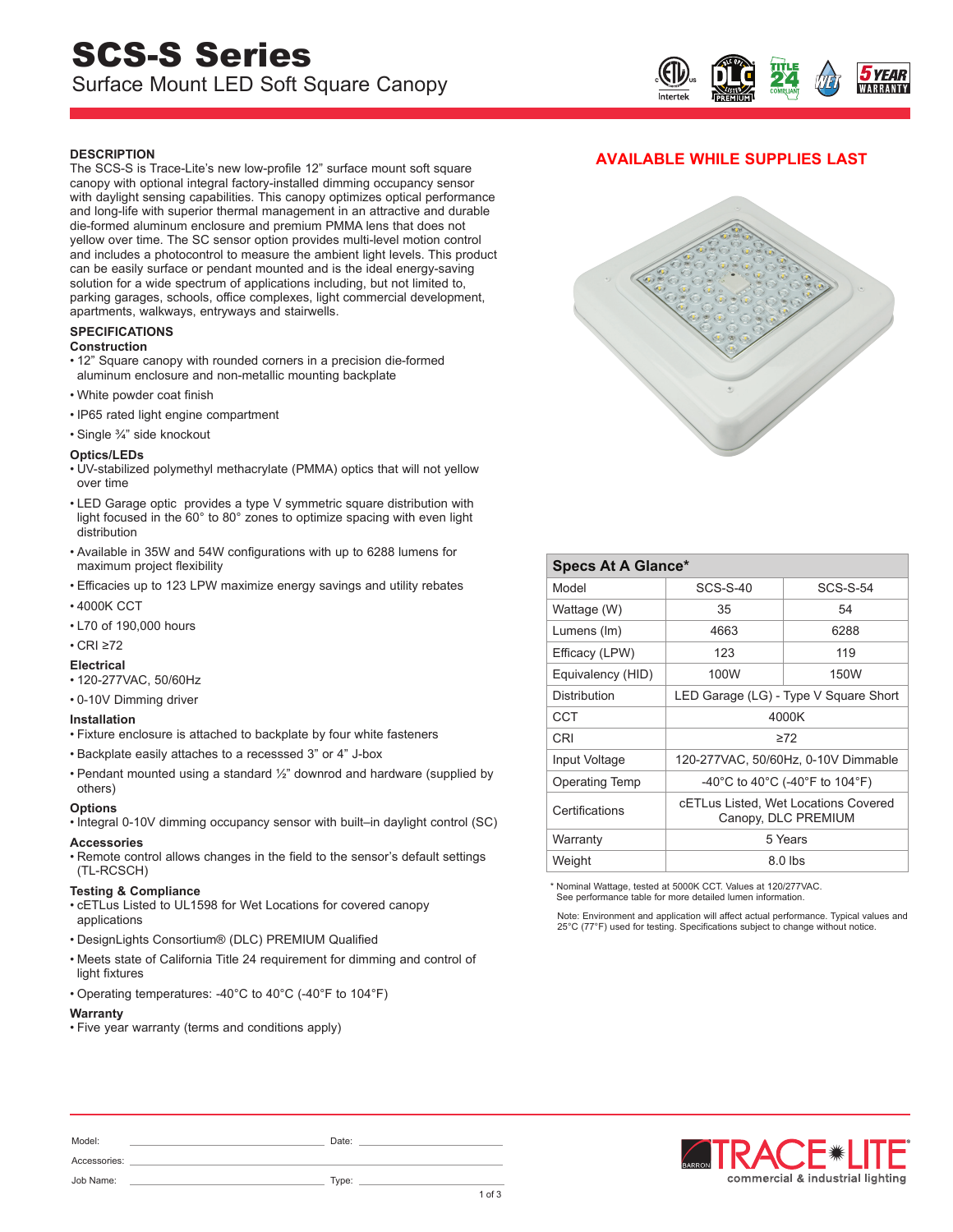# **Ordering Information** (Example: SCS-S-40-LG-VS-4K-WH-SC)

| <b>Series</b>                                                     | Wattage         | <b>Optics</b>     | <b>Input Voltage</b> | <b>CCT</b>   | <b>Finish</b>                           | <b>Options</b>                                          |
|-------------------------------------------------------------------|-----------------|-------------------|----------------------|--------------|-----------------------------------------|---------------------------------------------------------|
| SCS-S                                                             | $40 = 35$ Watts | $LG = LED$ Garage | $VS = 120-277V$      | $4K = 4000K$ | $WH = White$                            | $SC =$ Integral dimming sensor with daylight harvesting |
|                                                                   | $54 = 54$ Watts |                   |                      |              |                                         |                                                         |
|                                                                   |                 |                   |                      |              |                                         |                                                         |
| <b>Notes</b>                                                      |                 |                   |                      |              |                                         | Accessories <sup>1</sup> (Field Installed)              |
| <sup>1</sup> Order as separate line item, shipped in separate box |                 |                   |                      |              | TL-RCSCH = Remote control for SC option |                                                         |

## **Dimensions**



## **Sample Photometrics**